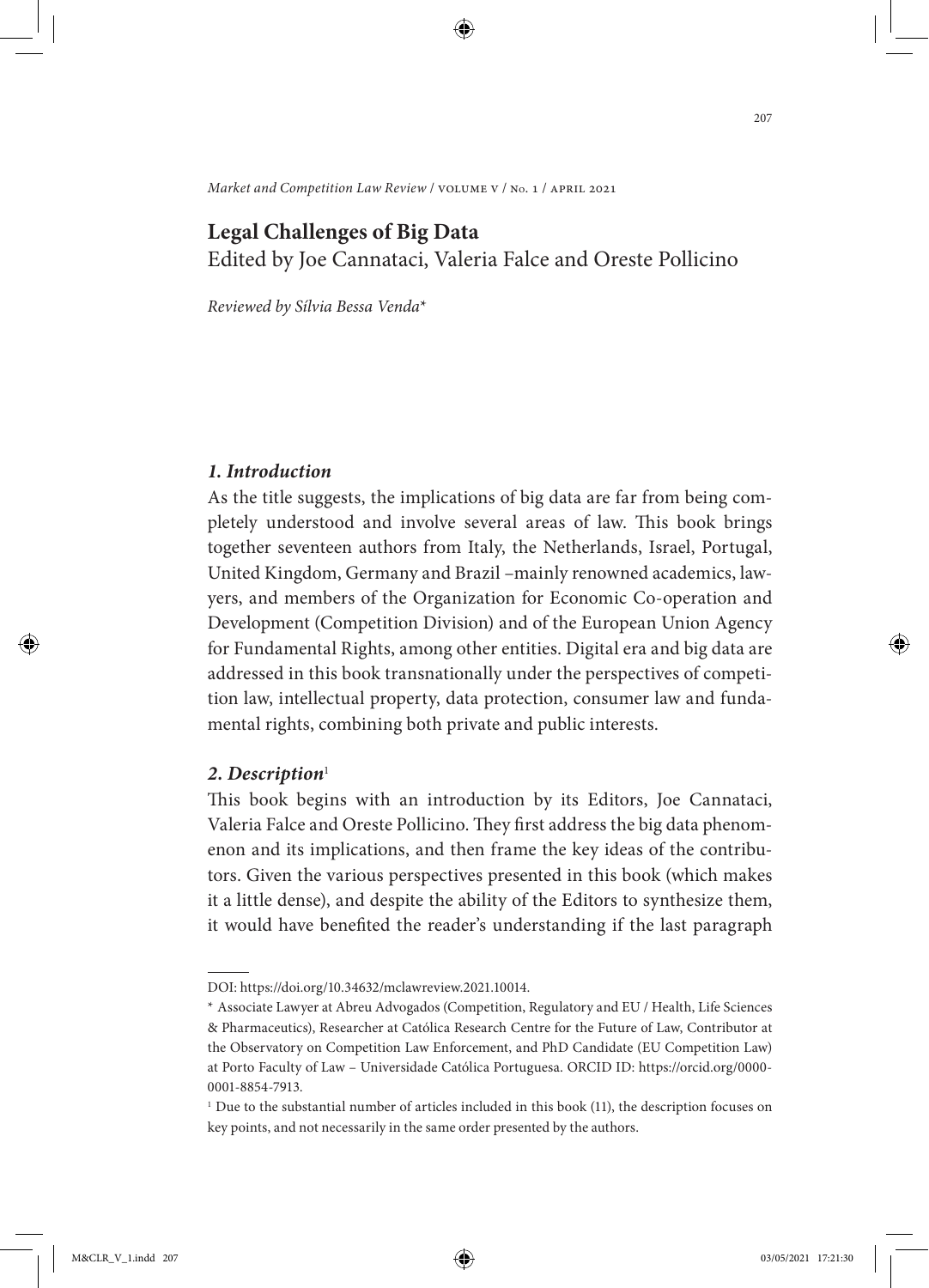of the introduction, in which the Editors include the book's aims, came before the summary of the chapters.

The first contribution is by Sofia Oliveira Pais, who starts by describing the most relevant EU legal solutions to big data challenges adopted in view of the insufficient protection conferred by intellectual property rights, and then draws on EU decision-practice to defend that competition assessments may consider data protection and privacy issues, therefore addressing the decision of the German competition authority in the Facebook case. From efficiency to fairness, the Author addresses the abuse of economic dependence as a solution to the competition concerns in digital markets, together with exploitative abuses. The article ends with a very innovative proposal from Japan in this field, which, according to the Author's opinion, should be considered at European level. Pais concludes with the various layers of data protection, stating that a holistic approach is necessary.

The second article (chapter 3) is written by Antonio Capobianco and Pedro Gonzaga. They begin with the concept of big data to consider its positive and negative impacts on the market, highlighting its uncertain nature and advocating caution about major policies to be adopted, in order not to compromise innovation and, ultimately, harm final consumers. Afterwards, they explore what they consider to be three of the most important potential consequences of big data: algorithm collusion, personalized pricing, and privacy violation, citing the best-known US pricefixing case involving Amazon's marketplace and cases involving the use of algorithms to share sensitive data or enforce agreements in the UK and in Russia. Finally, the Authors identify the appropriate fields of law to address these risks.

In chapter 4, Renato Nazzini addresses the question of the role that standard privacy protection on online platforms play in competition enforcement. According to the Author, and based both on EU case-law and the above-mentioned German ruling on Facebook, these standards can be considered qualitative parameters of competition. In this context, cases involving anticompetitive agreements, mergers and abuses of dominant position were developed, involving, for example, companies which simultaneously intermediate digital services and sell to consumers, like Amazon. Nazzini explores theories of harm involving GDPR infringements and market power exercise. Despite the above, the Author draws a clear line between data protection and competition law, and addresses the problem of a simultaneous violation of these two fields of law.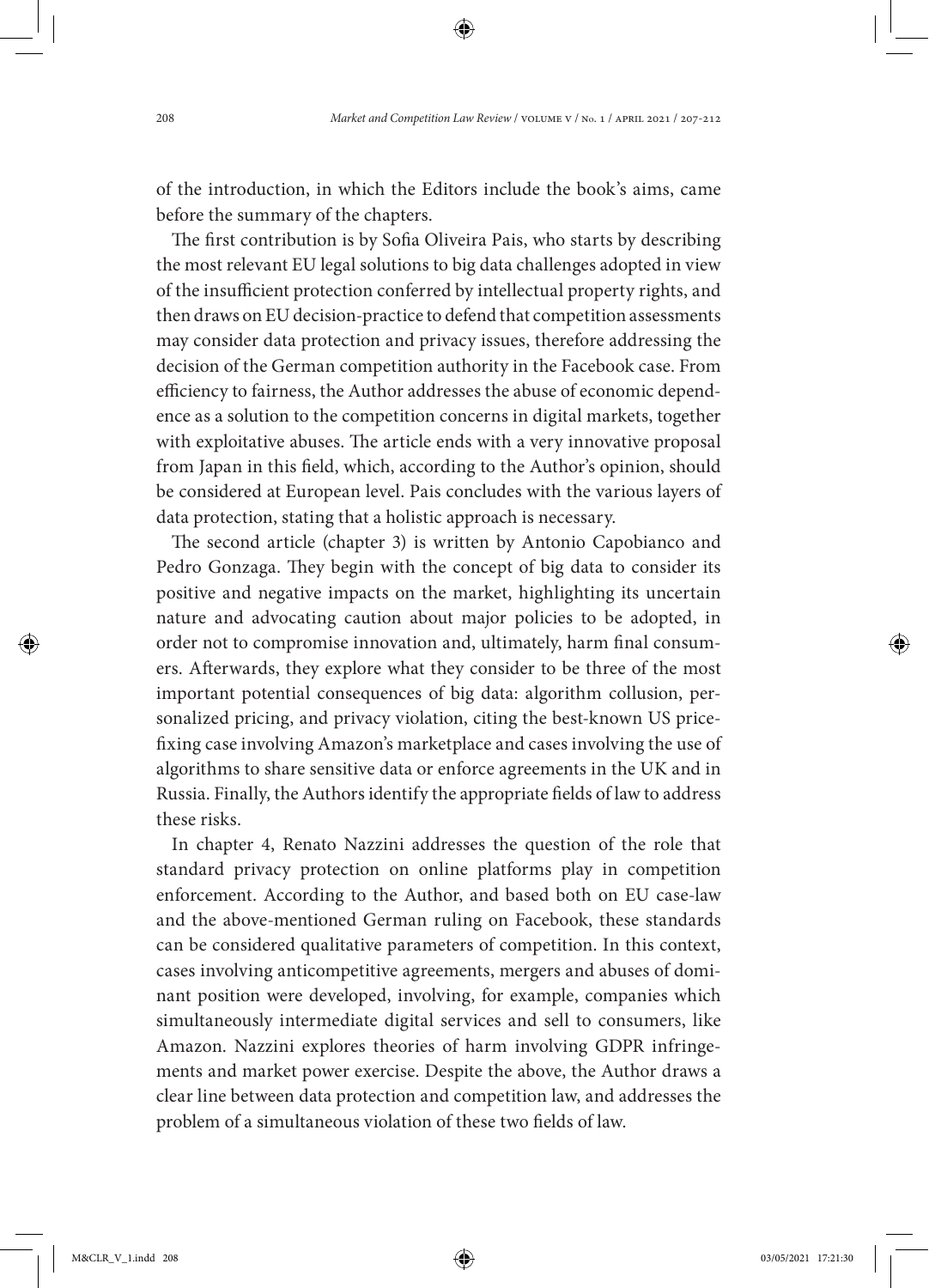Damiano Canapa devotes chapter 5 to the assessment of mergers involving big data and to determining their role in the various stages of the control procedure. To this end, the Author explores the following sub-themes: definition and categories of data; data as an economic asset; and how data is likely to increase the market power of its owner or even put it in a dominant position, in particular in digital markets, which are usually two-sided. Canapa then addresses this issue in the light of the EU Merger Regulation and the decision-making practice of the Commission, discussing under what circumstances the transfer of data can constitute a merger and how the relevant markets can be defined in this context, taking into account that multi-sided platforms typically offer products/services at zero-price to one side of the platform.

In the next chapter, Vicente Bagnoli focuses on platforms and their network effects. A substantial part of the article is devoted to understanding how digital platforms operate in often multi-asset markets. For competition analysis purposes, the Author mentions case study companies such as eBay, Google and Uber. After exploring the characteristics of the digital economy, Bagnoli addresses personal data from both commercial and consumer perspectives and goes through the challenges that these platforms bring to competition authorities, namely with regard to the definition of the big data market structure, which can be divided into three parts identified in the article. In the Author's opinion, under competition law, dominant platforms are subject to a special responsibility.

In chapter 7, Mateja Durovic and Franciszek Lech address the challenges generated by big data in the context of consumer law and the fundamental right to privacy, protected by the EU Treaties and the ECHR (essential to the ideals of democracy and human welfare). After defining big data, the Authors discuss how it threatens consumers' rights in terms of breaches of security and consent and discrimination. For Durovic and Lech, violations of the right to privacy may be at stake in terms of self-determination and control of one's own data. Furthermore, they question the fact that EU legal tools presuppose the idea of smart digital consumers, which may be far from reality. Lastly, the Authors defend a coordinated response of both data and consumer protection law to big data challenges.

Chapter 8 is about the request and analysis of large quantities of data by the Commission in EU merger control procedures. Rupprecht Podszun and Sarah Langenstein start by highlighting the exhaustiveness of both the notifications, currently around 500 pages, and the decisions, which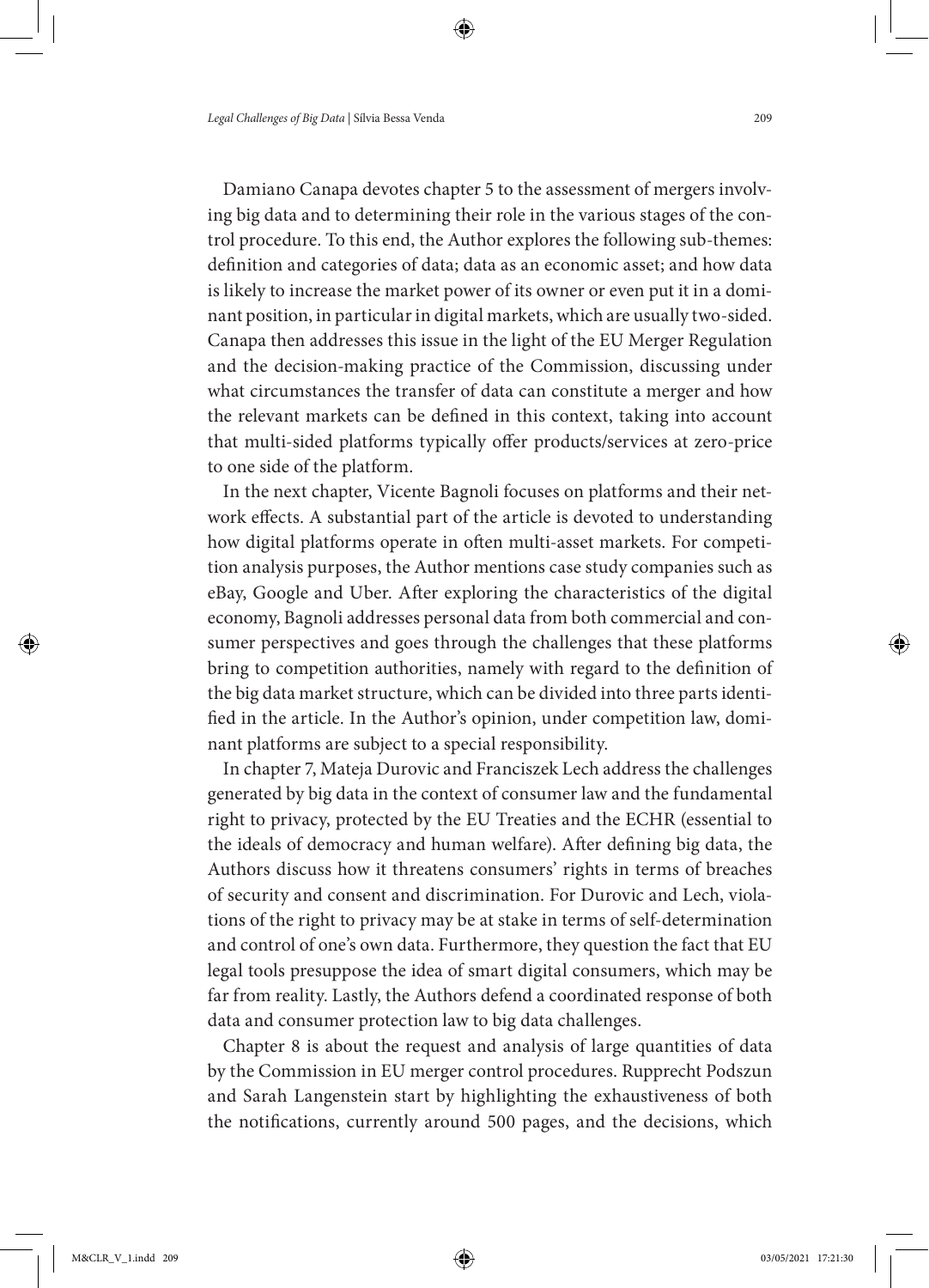in Phase II mergers may exceed 1000 pages. The Authors then refer to the understanding and control exercised by the Court of Justice of the EU in this regard. After listing the problems faced by competition authorities in the use of data, they focus on the various mistakes that can occur during its collection and analysis, which can lead to distorted conclusions on the part of said authorities.

In the next chapter, Giovanni de Gregorio and Sofia Ranchordás refer to those who are probably the biggest data collectors in the world, namely States. First, they define basic data concepts and distinguish between personal data and public-sector information, and address the benefits and risks of dismantling data silos, which prevent the sharing of information between various public sector departments. It is in this context that the protection of citizens' privacy under EU law is explored. At the end of the article, the Authors explain why they consider the above-mentioned information silos' dismantling to be a real Pandora's box. According to Gregorio and Ranchordás, this entails additional risks to those posed by digital markets, namely related to equality of arms and treatment. Since EU data protection law does not respond to these challenges, they suggest alternative models to be applied to the public sector.

Chapter 10 focuses on the challenges to freedom of expression brought about by big data technologies. In this context, Oleg Soldatov explores the (possible) existence of a right to online anonymity – although in most democracies de-anonymization only occurs in case of unlawful behaviour, this is not the case in authoritarian States. The Author addresses several problematic issues, such as mass surveillance and digital blackmail, naming the example of China, which created a programme based on the information collected about its citizens to score their behaviour, and that of Bahrain and the use of spyware to collect information on human rights activists.

In chapter 11, Shulamit Almog and Liat Franco interconnect data protection and the rights of children, who are now born into the digital era. Firstly, the Authors explore children's right to dignity, advocating that the Internet and related technologies such as big data, although facilitating the violation of children's rights, can also be used to enhance the protection of those rights, particularly in the context of social networks. In this context, they address the problem of cyberbullying, list the various risks created by big data to the welfare of children, whose digital identity begins at birth, and discuss some of the solutions approved in the US and the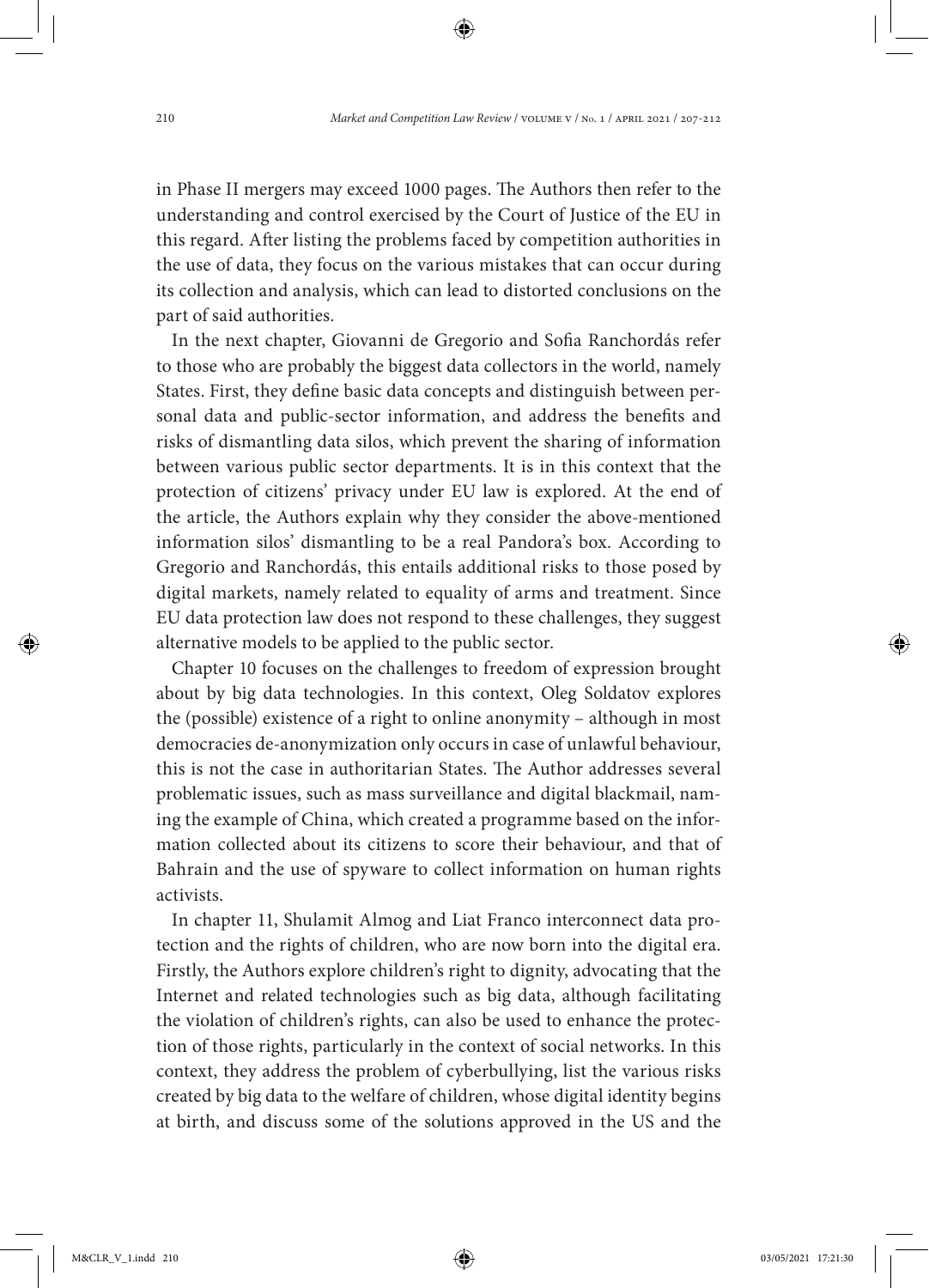EU for establishing new ethical parameters for big data collection in this area. At the end, Almog and Franco call for the use of big data to protect children and give examples such as the UK, which uses data to improve children's health.

In the last chapter, Francesca Lagioia and Giovanni Sartor address the risks and opportunities created by the application of artificial intelligence to big data, which can be used to increase citizens' quality of life, but also to limit their self-determination. Before exploring such consequences, the Authors define basic concepts such as artificial intelligence and algorithms, showing that there is a very strong link between artificial intelligence applications and big data, as the prediction of a certain outcome relies on known variables, particularly exploring automated assessment and decision-making processes and their ability to serve or constrain legitimate public and private interests. Given the extent of its impact on citizens, Lagioia and Sartor are of the opinion that artificial intelligence falls within the scope of various legal regimes, such as data protection, competition and consumer law.

#### *3. Critical analysis*<sup>2</sup>

This book benefits and suffers from the fact that it brings together so many different articles by authors with different backgrounds around a complex issue such as big data.

If, on the one hand, readers benefit from various legal perspectives, on the other hand, they are faced with repeated concepts, cases, and even conclusions.

This book provides ground-breaking research. Although it raises more questions than it provides answers, it is highly instructive, especially for those who wish to enter the digital world and understand the implications of collecting large amounts of data and using algorithms.

In the end, the main idea that remains is that these dynamic technologies carry as many benefits as risks, and that there are different perspectives regarding the separation and the complementarity of the application of the various legislative instruments addressed by the authors.

The truth is that these markets are in constant development and, despite the scarce existing case-law, these authors have managed to present some solutions and undeniably many paths to consider.

<sup>&</sup>lt;sup>2</sup> To ease contextualization, some of the critics were made in the previous parts.